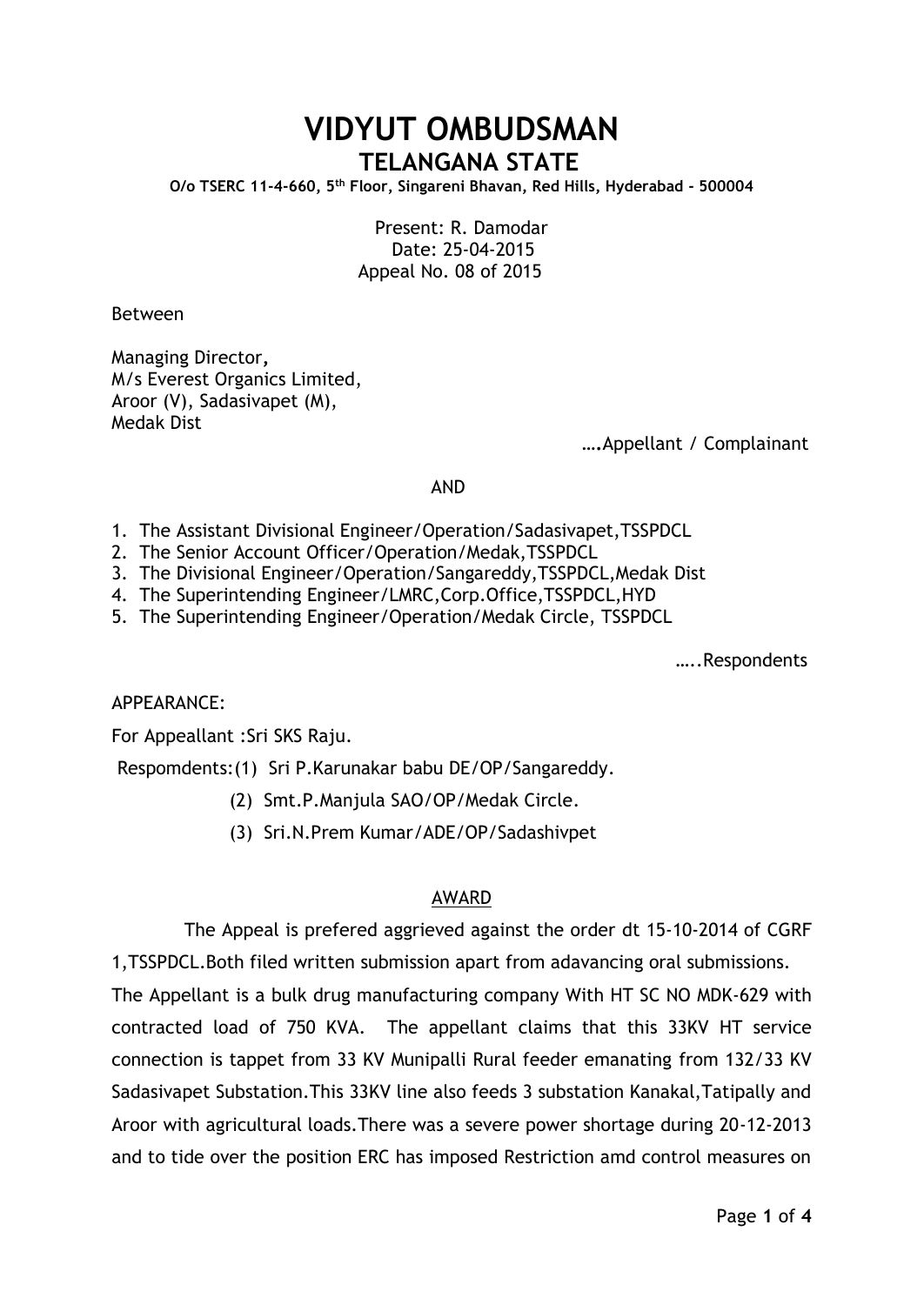Discoms till they are relayed in August 2013.The power cut was, on an average 40% of CMD (contracted maximum demand) with certain Relaxation.The Respondents,without following instruction/-proceeding of ERC had levied irrational and illegal R&C penal charges as shown below:-

| <b>Billing Month</b> | R&C Penal Charges(Rs) | Details Of Expensive Power |                |
|----------------------|-----------------------|----------------------------|----------------|
|                      |                       | Purchased                  |                |
|                      |                       | <b>Units</b>               | Amount in (Rs) |
| $12-Sep$             | 1, 13, 524            |                            |                |
| 12-Oct               | 7,55,776              |                            |                |
| 12-Nov               | 32, 14, 674           |                            |                |
| $12$ -Dec            | 32, 37, 143           |                            |                |
| $13 - Jan$           | 39,71,855             |                            |                |
| 13-Feb               | 12,99,991             | 1,41,120                   | 15,42,000      |
| 13-Mar               | 13,652,723            | 1,45,080                   | 14,59,181      |
| $13-Apr$             | 9,96,737              | 1,40,400                   | 19,40,916      |
| $13$ -May            | 19,06,840             | 11,57,29.2                 | 18,95,491      |
| $13 - Jun$           | 31,47,965             | 1,06,833.6                 | 16,28,681      |
| 13-July              | 53,41,814             |                            |                |
| $13 - Aug$           | 19,52,817             |                            |                |
| <b>TOTAL</b>         | 2,73,01,859           | 6,49,162.8                 | 84,66,269      |

2. The Appellant Claims that during Feb 2013,the Hon'ble ERC had issued an amendment to R&C measures permiting industrial services existing an rural feeders subjected to load relief to use 100% CMD through out the month subject to the consumption limit specified therein. The supply of power to the Appellant was through a Rural feeder, there was almost daily load relief from Sadashivpet Substation and the local officials advised them to use power with 100% CMD as per ERC instruction irrespective of peak/off peak hours.The penal bills riverse raised several months later without proper notice to the appellant.

1. Against the R&C penal charges levied by the Respomdents, the Appellant present a complaint and on it basis CGRF regestered CG NO.40/2014/Medak circle and after hearing both sides, passed the following order dt 15.10.2014 refusing any relief aggrieved, the Appellant prefered the present Appeal.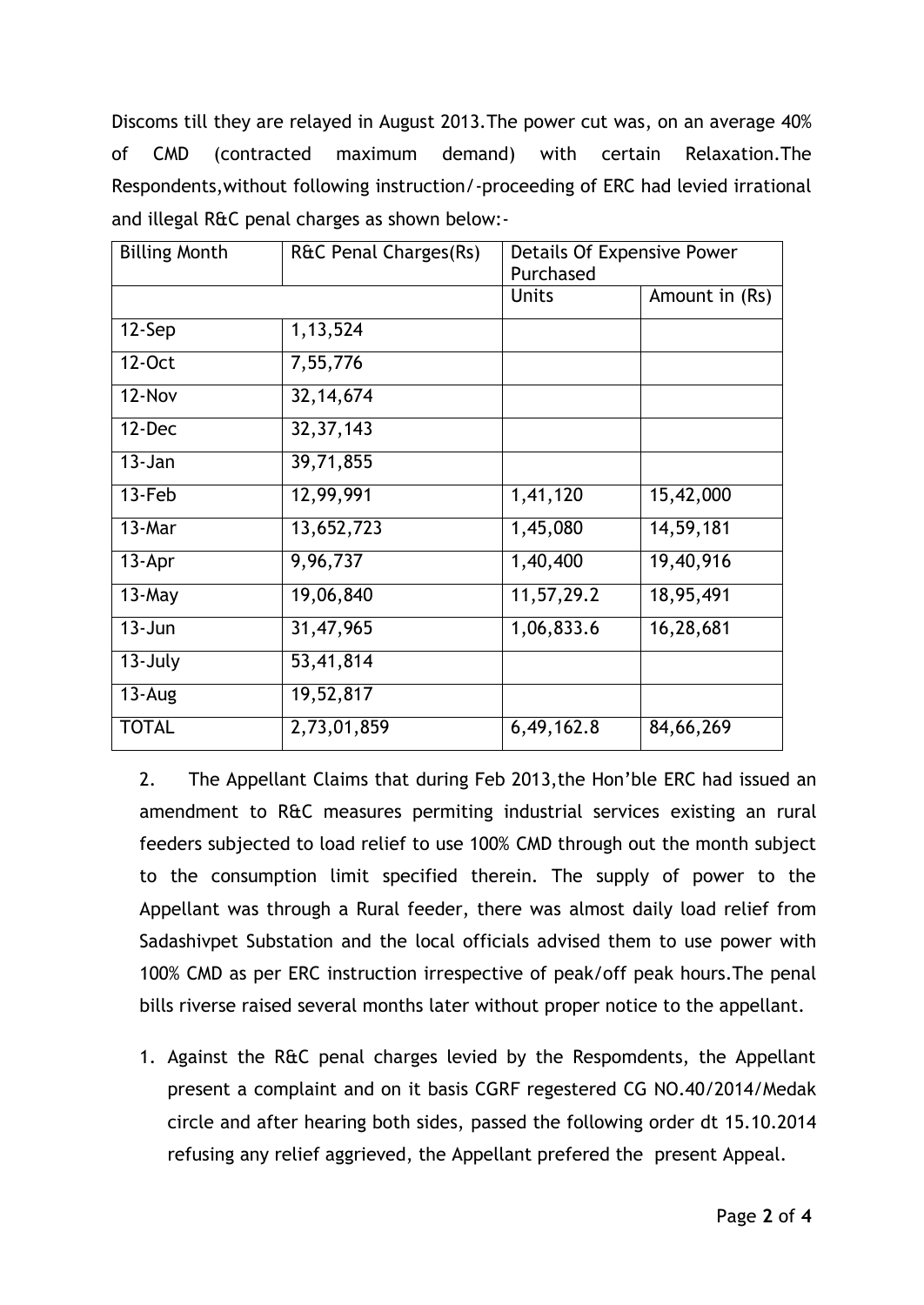- 2. Appellant filed written version and whereas the Respondents filed a report in the matter.
- 3. Oral submissions heard . The Respondents claimed that as per the working instructions from TSSPDCL dt 02.02.2013, the services with 11KV supply being fed through 11KV rural feeders from 33/11KV Rural Substation are permitted \*.
- 4. An effort at mediation remained a non starter and therefore the matter is taken up for disposal on merits.
- 5. The point for detrermination is whether the Respondents are justified with proper authority to impose R&C penalties on the appelant?
- 6. The appellant is being supplied energy through Munipalli Rural mixed 33/11KV feeder under HT 1 catagory to use 100% CMD.But the appellant has supply arrangements from 33 KV feeder and therefore, the appellant is not concered by the permission to use 100%CMD.The respondents further claimed that the appellant has been recieveing supply at the voltage of 33 KV for which the energy charges are RS-5.30 and whereas for 11KV voltage, the energy charges are RS-5.73 per unit and this benfit is being enjoyed by the appellant. The APERC had issued restriction and control measures wide proceedings dt 22.01.2013 for implimentation and clause 3 is as follows:-
- 7. In case of feeders which are subjected to load relief (LR) by discoms,the following restriction and control (R&C) measures shall be applicable.
- 8. HT-1, LT-111A and LT-111B:

100% contracted demand is permitted throughout the month and shall limit the energy consumption to the level of permitted consumption limit (PCL) mention below.

Permitted Demand Limits (PDL):

PDL for both peak and off peak=100%contracted maximum demand.

Permitted Consumption Limit (PCL)

PCL during the month=CMD\* LF%\*1(PF)\*NO of peak hours in a month (600hrs)